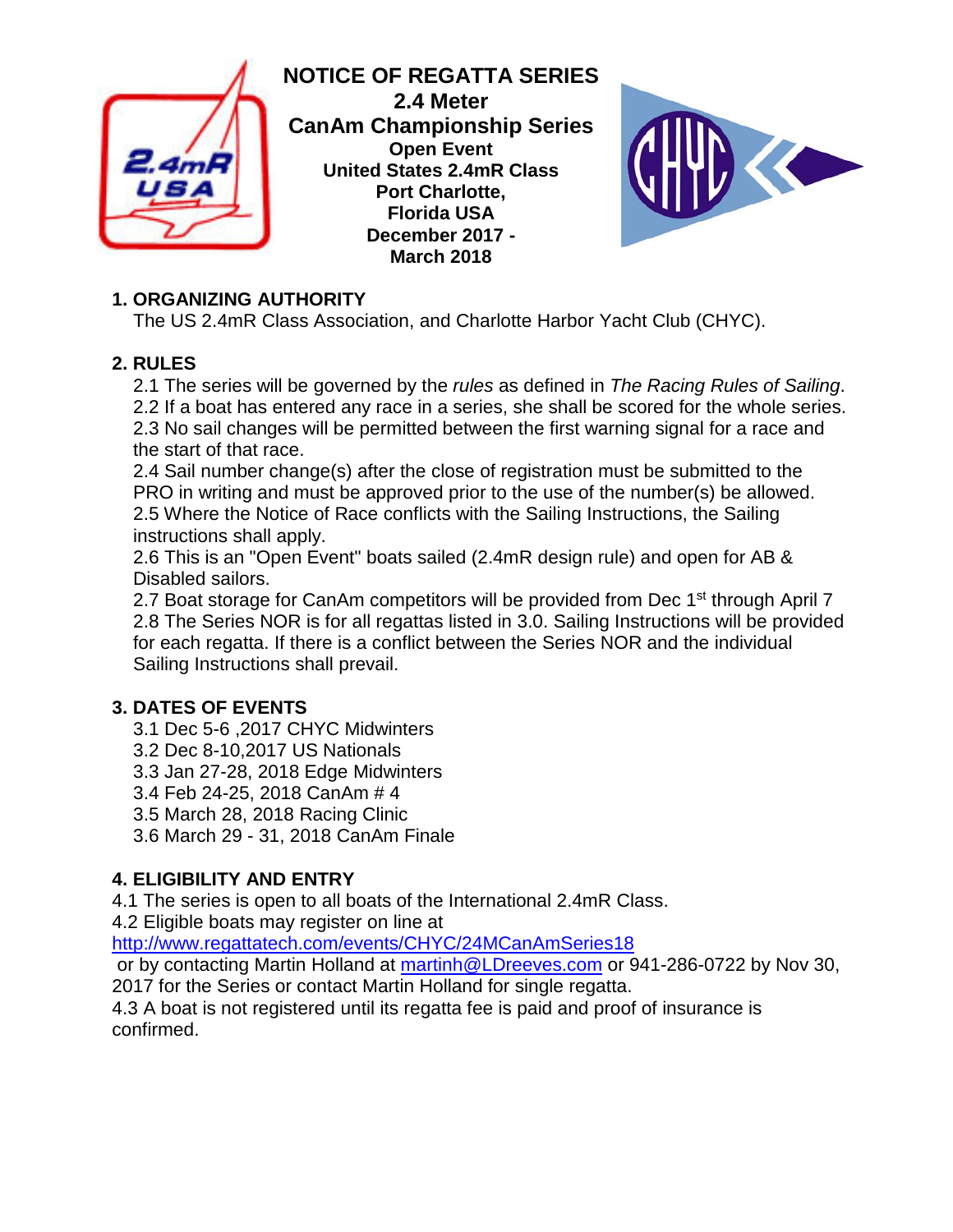## **5. REQUIRED FEES**

5.1 Series Entry Fees: \$ 650.00USD - storage included for the Series.

5.2 Entry Fees for a single 2-day regatta is \$110.00 USD and single 3-day is \$160.00 USD with storage to single events \$50.00 USD per month between Dec 2017- End of Series 2018.

- 5.3 Racing Clinic for TBD
- 5.4 Payment of all fees is preferred through

<http://www.regattatech.com/events/CHYC/24MCanAmSeries18>

Payment may also be made in U.S. Dollars, or Checks drawn on a U.S. bank. Make checks payable to Charlotte Harbor Yacht Club.

## **6. SCHEDULE OF EVENTS**

- 6.1 Registration: Onsite registration/check-in required at CHYC Club
- 6.1.2 CHYC Midwinters

Dec 04, 2017, 1400hrs – 1700hrs & Dec 05, 2017 0800hrs – 0900hrs

6.1.3 US Nationals

Dec 07, 2017, 1400hrs – 1700hrs & Dec 08, 2017 0800hrs – 0900hrs

6.1.4 Edge Sailing Midwinters

Jan 26, 2018, 1400hrs – 1700hrs & Jan 27, 2018 0800hrs – 0930hrs

6.1.5 CanAm Regatta #3

Feb 23, 2018, 1400hrs – 1700hrs & Feb 24, 2018 0800hrs – 0930hr

- 6.1.6 Racing Clinic March 28, 2108 0800hrs – 0930hrs
- 6.1.7 CanAm Finale March 29 - 31, 2018, 1400hrs – 1700hrs & March 29, 2018 0800hrs – 0930hrs

#### 6.2 Scheduled time of regattas and planned number of races

#### 6.2.1 CHYC Midwinters

| Dec 05, 2017 | Competitors meeting 0930hrs            |                 |
|--------------|----------------------------------------|-----------------|
| Dec 05, 2017 | 1 <sup>st</sup> Warning Signal 1100hrs | 3 races         |
| Dec 06, 2017 | 1st Warning Signal 1100hrs             | 3 races Total 6 |

#### 6.2.2 US Nationals

| Dec 08, 2017 | Competitors meeting 0930hrs |                 |
|--------------|-----------------------------|-----------------|
| Dec 08, 2017 | 1st Warning Signal 1100hrs  | 3 races         |
| Dec 09, 2017 | 1st Warning Signal 1100hrs  | 3 races         |
| Dec 10, 2017 | 1st Warning Signal 1100hrs  | 3 races Total 9 |

#### 6.2.3 Edge Sailing Midwinters

| Jan 27, 2018 | Competitors meeting 0930hrs |                 |
|--------------|-----------------------------|-----------------|
| Jan 27, 2018 | 1st Warning Signal 1100hrs  | 3 races         |
| Jan 28, 2018 | 1st Warning Signal 1100hrs  | 2 races Total 5 |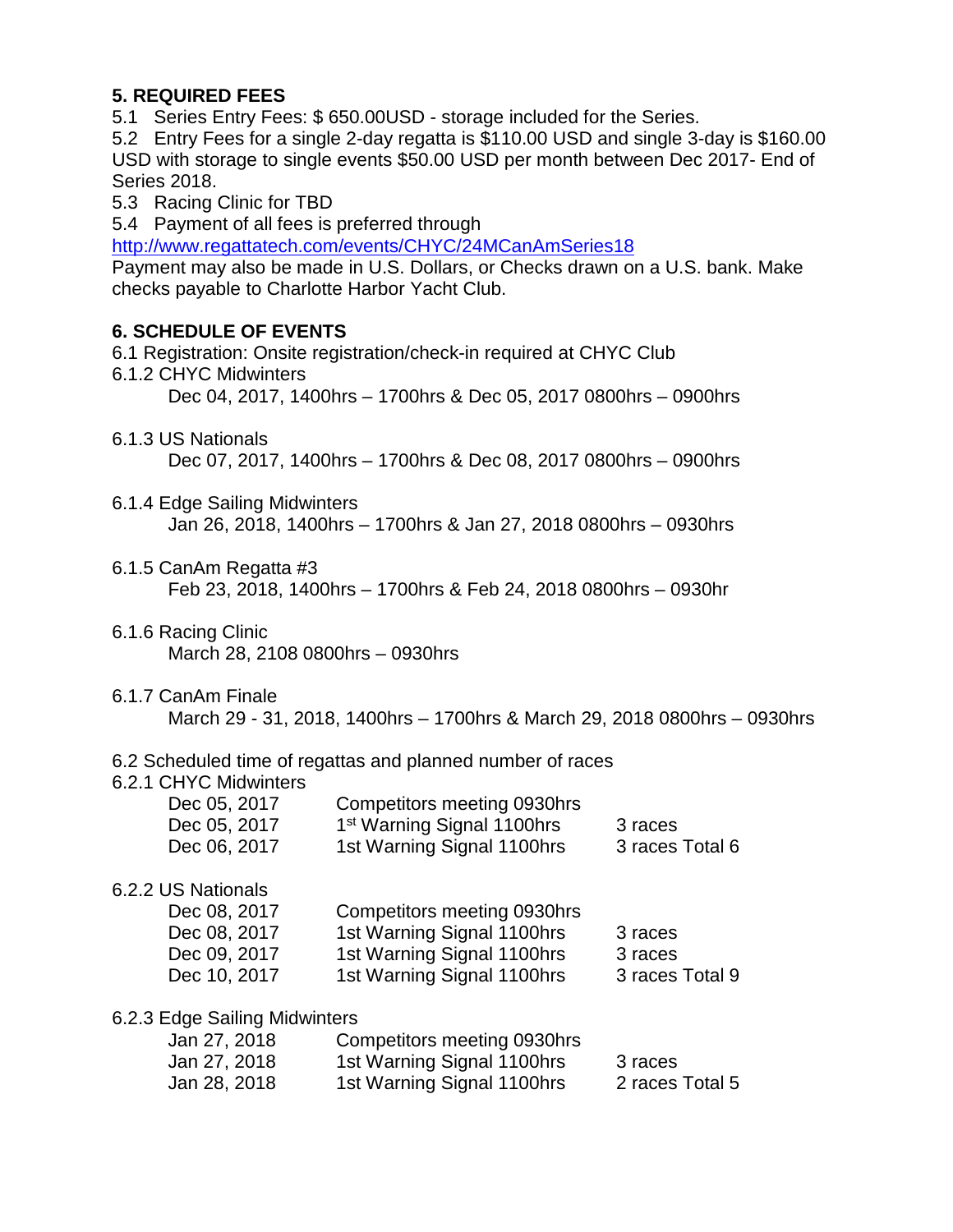6.2.4 CanAm Regatta # 3

| Feb 24, 2018 | Competitors meeting 0930hrs |                 |
|--------------|-----------------------------|-----------------|
| Feb 24, 2018 | 1st Warning Signal 1100hrs  | 3 races         |
| Feb 25, 2018 | 1st Warning Signal 1100hrs  | 2 races Total 5 |

6.2.5 Racing Clinic

March 28, 2018 Competitors meeting 1000hrs

6.2.6 CanAm Finale

March 29, 2018 Competitors meeting 0930hrs March 29, 2018 1st Warning Signal 1100hrs 3 races March 30, 2018 1st Warning Signal 1100hrs 3 races<br>March 31. 2018 1st Warning Signal 1100hrs 3 races Total 9 March 31, 2018 1st Warning Signal 1100hrs

6.3 Social schedule (Competitors meals & Continual breakfast are included in their registration fee) additional Dinners available for each regatta for \$25.00USD and \$20.00 USD for a Cook-Out.

#### 6.3.1 2017 CHYC Midwinters

Dec 05, 2017 - Continental Breakfast 0800hrs - No Dinner Planned Dec 06,2017 - Continental Breakfast 0800hrs –Dinner, Cash Bar, Awards 1730hrs tentative

#### 6.3.2 2017 US Nationals

Dec 08, 2017 - Continental Breakfast 0800hrs - No Dinner Planned Dec 09, 2017 - Continental Breakfast 0800hrs, Dinner, Cash Bar 1730hrs tentative US 2.4mR US Class AGM will be held Friday, 12/08/2017, Soon after racing on the CHYC Deck or 1600hrs at Charlotte Harbor Yacht Club Dec 10, 2017 - Continental Breakfast 0800hrs. Cash Bar Awards 1600hrs. tentative.

#### 6.3.3 Edge Midwinters

Jan 27, 2018 - Continental Breakfast 0800hrs - No Dinner Planned Jan 28, 2018 - Continental Breakfast 0800hrs –Cook-out, Cash Bar, Awards 1700hrs tentative.

#### 6.3.4 CanAm Regatta #3

Feb 24, 2018 - Continental Breakfast 0800hrs - No Dinner Planned Feb 25, 2018 - Continental Breakfast 0800hrs –Cook-out, Cash Bar, Awards 1700hrs tentative

#### 6.3.5 Racing Clinic

March 28, 2018 Cash Bar, 1700hrs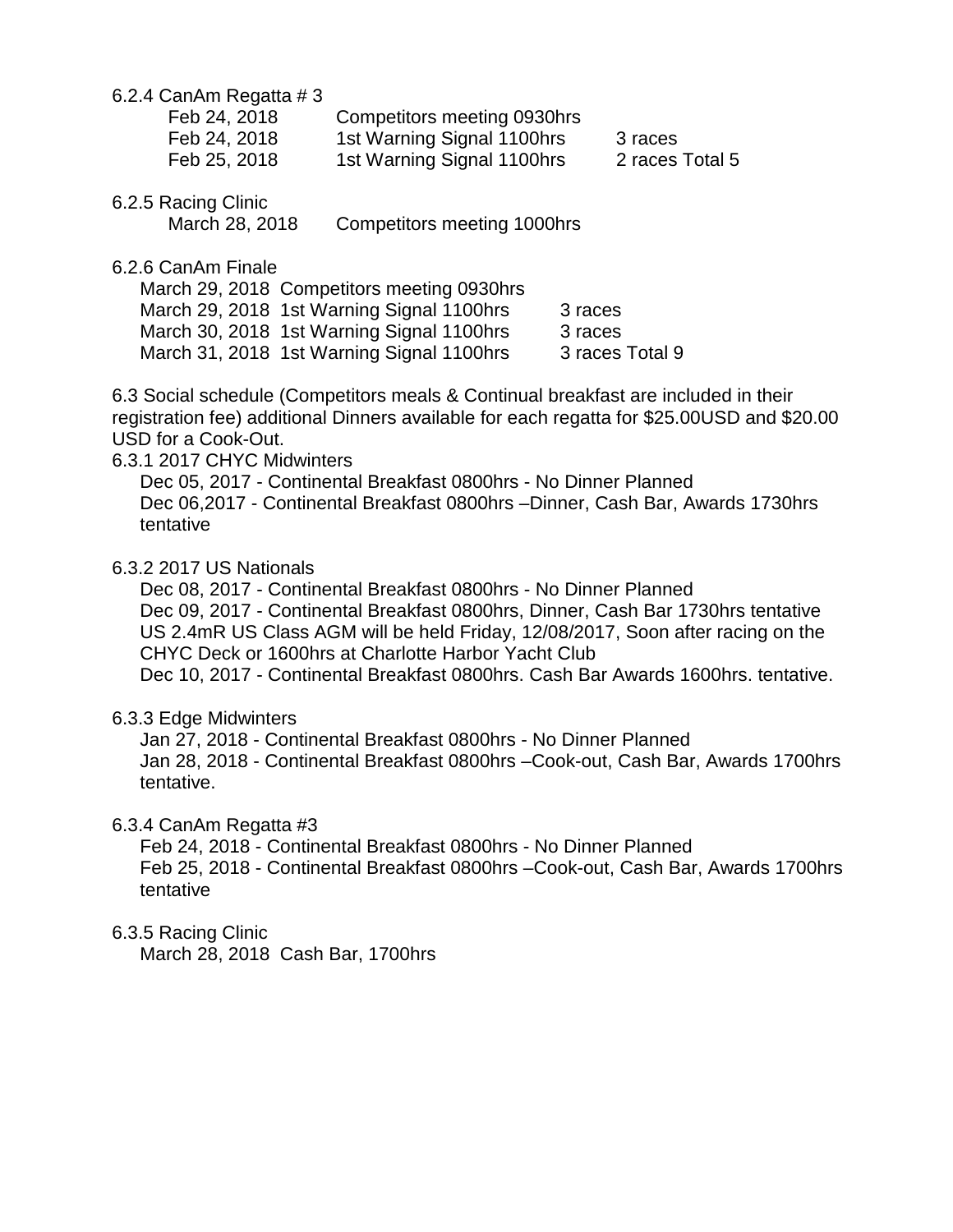### 6.3.6 CanAm Series Finale

March 29, 2018 - Continental Breakfast 0800hrs - No Dinner Planned March 30, 2018 - Continental Breakfast 0800hrs, Dinner, Cash Bar 1700hrs tentative March 31, 2018 - Continental Breakfast 0800hrs. Cash Bar Awards 1600hrs. tentative.

6.4 Launching will be allowed 2 days prior to and 1 day following each series regatta.

## **7. EQUIPMENT AND MEASUREMENT CHECKS**

- 7.1 Measurement checks and inspections may be made at any time at the discretion and direction of the Race Committee.
- 7.2 The following items will be checked for compliance; towline, installed manual pump, bow fitting for rescue towing.
- 7.3 Personal flotation devices, PFDs, must be worn from dock to dock except for brief periods to adjust clothing. For contestants from the United States, the PFD shall be Coast Guard approved. Foreign competitors shall wear PFDs that are Coast Guard approved or PFDs approved by their sponsoring countries.

## **8. VENUE**

CanAm events will be in Charlotte Harbor, immediately south of Charlotte Harbor Yacht Club entrance channel.

### **9. The Courses**

The courses will be windward-leeward windward or a double windward-leeward with a race duration of approximately 45 to 90 minutes.

## **10. SCORING**

- 10.1 For each individual regatta, the Low Point Scoring System of Appendix A will apply.
- 10.2 If a boat has entered any race in a series, she shall be scored for the whole series.
- 10.3 The 5 regattas of 3.1 above will constitute the CanAm Series. Place scores from each individual Regatta will be used in a low point scoring system  $(1<sup>st</sup>$  place= 1 point,  $2<sup>nd</sup>$  place = 2 points,  $3<sup>rd</sup>$  place = 3 points, etc) the boat with the lowest score will be declared the CanAm series winner.

# *The US Nationals score will count double*.

10.4 When fewer than 5 regattas have been completed, a boat's CanAm score will be the total of all her individual regatta finishing positions. When 5 regattas have been completed, a boat's CanAm score will be the total of her regatta finishing positions, excluding her worst.

## *Her score in the US Nationals regatta cannot be dropped.*

# **11. COMMUNICATION AND SUPPORT BOATS**

- 11.1 VHF radios are permitted
- 11.2 Support boats are allowed and shall be marked with a white flag on a staff. Support boats shall check-in during registration times as described in NOR 6.1